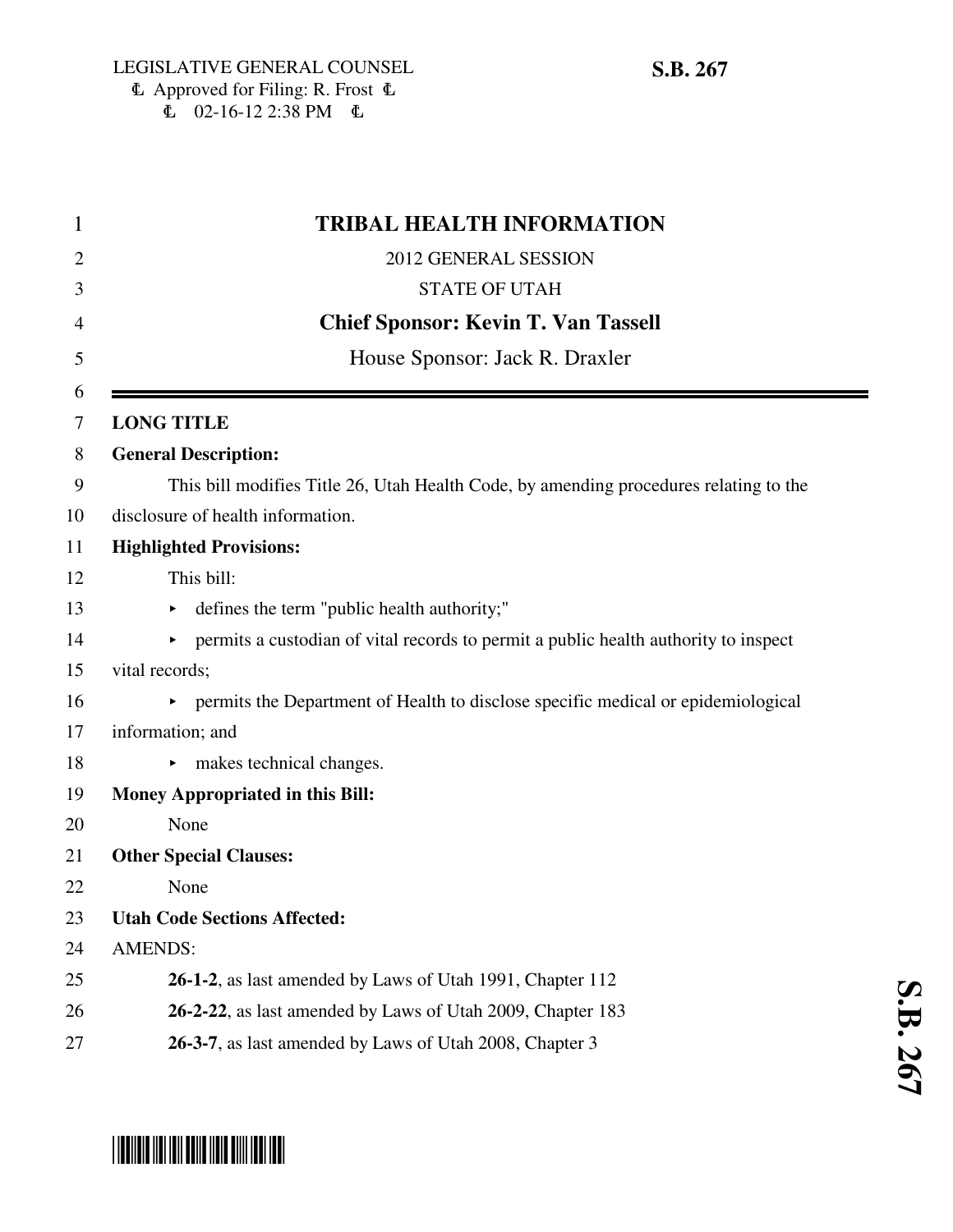| 28       | 26-6-27, as last amended by Laws of Utah 2008, Chapter 3                                                |
|----------|---------------------------------------------------------------------------------------------------------|
| 29<br>30 | Be it enacted by the Legislature of the state of Utah:                                                  |
| 31       | Section 1. Section 26-1-2 is amended to read:                                                           |
| 32       | 26-1-2. Definitions.                                                                                    |
| 33       | Subject to additional definitions contained in the chapters of this title which are                     |
| 34       | applicable to specific chapters, as used in this title:                                                 |
| 35       | (1) "Department" means the Department of Health created in Section 26-1-4.                              |
| 36       | (2) "Executive director" means the executive director of the department appointed                       |
| 37       | pursuant to Section 26-1-8.                                                                             |
| 38       | (3) "Council" means the Utah Health Advisory Council.                                                   |
| 39       | (4) "Public health authority" means an agency or authority of the United States, a state,               |
| 40       | a territory, a political subdivision of a state or territory, an Indian tribe, or a person acting under |
| 41       | a grant of authority from or contract with such an agency, that is responsible for public health        |
| 42       | matters as part of its official mandate.                                                                |
| 43       | Section 2. Section 26-2-22 is amended to read:                                                          |
| 44       | 26-2-22. Inspection of vital records.                                                                   |
| 45       | $(1)$ (a) The vital records shall be open to inspection, but only in compliance with the                |
| 46       | provisions of this chapter, department rules, and Section 78B-6-144.                                    |
| 47       | (b) It is unlawful for any state or local officer or employee to disclose data contained in             |
| 48       | vital records contrary to this chapter or department rule.                                              |
| 49       | (c) A custodian of vital records may permit inspection of a vital record or issue a                     |
| 50       | certified copy of a record or a part of a record when the custodian is satisfied that the applicant     |
| 51       | has demonstrated a direct, tangible, and legitimate interest.                                           |
| 52       | (2) A direct, tangible, and legitimate interest in a vital record is present only if:                   |
| 53       | (a) the request is from:                                                                                |
| 54       | (i) the subject;                                                                                        |
| 55       | (ii) a member of the subject's immediate family;                                                        |
| 56       | (iii) the guardian of the subject;                                                                      |
| 57       | (iv) a designated legal representative of the subject; or                                               |
| 58       | (v) a person, including a child-placing agency as defined in Section 78B-6-103, with                    |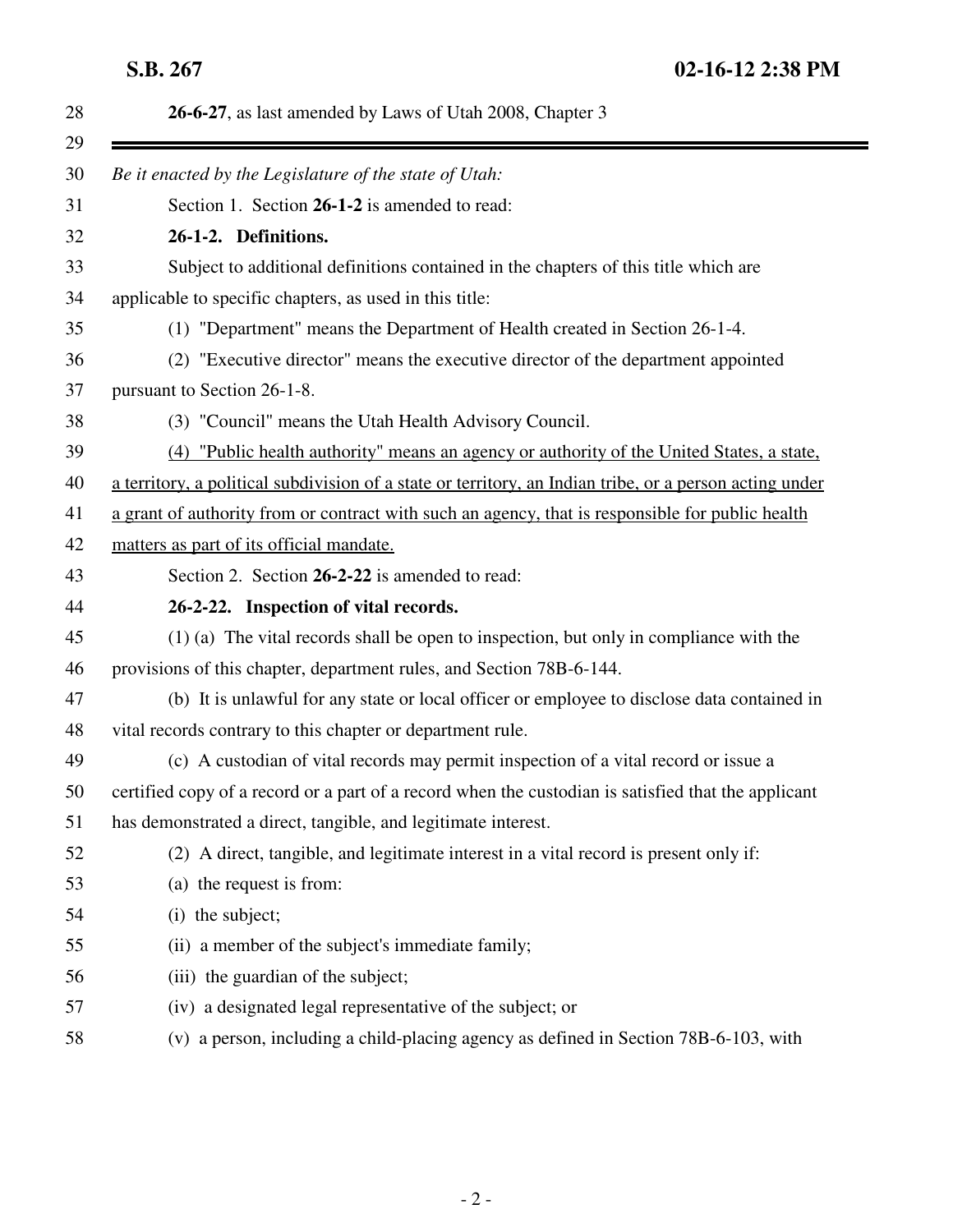### **02-16-12 2:38 PM S.B. 267**

59 whom a child has been placed pending finalization of an adoption of the child; 60 (b) the request involves a personal or property right of the subject of the record; 61 (c) the request is for official purposes of a public health authority or a state, local, or 62 federal governmental agency; 63 (d) the request is for a statistical or medical research program and prior consent has 64 been obtained from the state registrar; or 65 (e) the request is a certified copy of an order of a court of record specifying the record 66 to be examined or copied. 67 (3) For purposes of Subsection (2): 68 (a) "immediate family member" means a spouse, child, parent, sibling, grandparent, or 69 grandchild; 70 (b) a designated legal representative means an attorney, physician, funeral service 71 director, genealogist, or other agent of the subject or the subject's immediate family who has 72 been delegated the authority to access vital records; 73 (c) except as provided in Title 78B, Chapter 6, Part 1, Utah Adoption Act, a parent, or 74 the immediate family member of a parent, who does not have legal or physical custody of or 75 visitation or parent-time rights for a child because of the termination of parental rights pursuant 76 to Title 78A, Chapter 6, Juvenile Court Act of 1996, or by virtue of consenting to or 77 relinquishing a child for adoption pursuant to Title 78B, Chapter 6, Part 1, Utah Adoption Act, 78 may not be considered as having a direct, tangible, and legitimate interest; and 79 (d) a commercial firm or agency requesting names, addresses, or similar information 80 may not be considered as having a direct, tangible, and legitimate interest. 81 (4) Upon payment of a fee established in accordance with Section 63J-1-504, the 82 following records shall be available to the public: 83 (a) except as provided in Subsection 26-2-10(4)(b), a birth record, excluding 84 confidential information collected for medical and health use, if 100 years or more have passed 85 since the date of birth; 86 (b) a death record if 50 years or more have passed since the date of death; and 87 (c) a vital record not subject to Subsection (4)(a) or (b) if 75 years or more have passed 88 since the date of the event upon which the record is based. 89 Section 3. Section **26-3-7** is amended to read: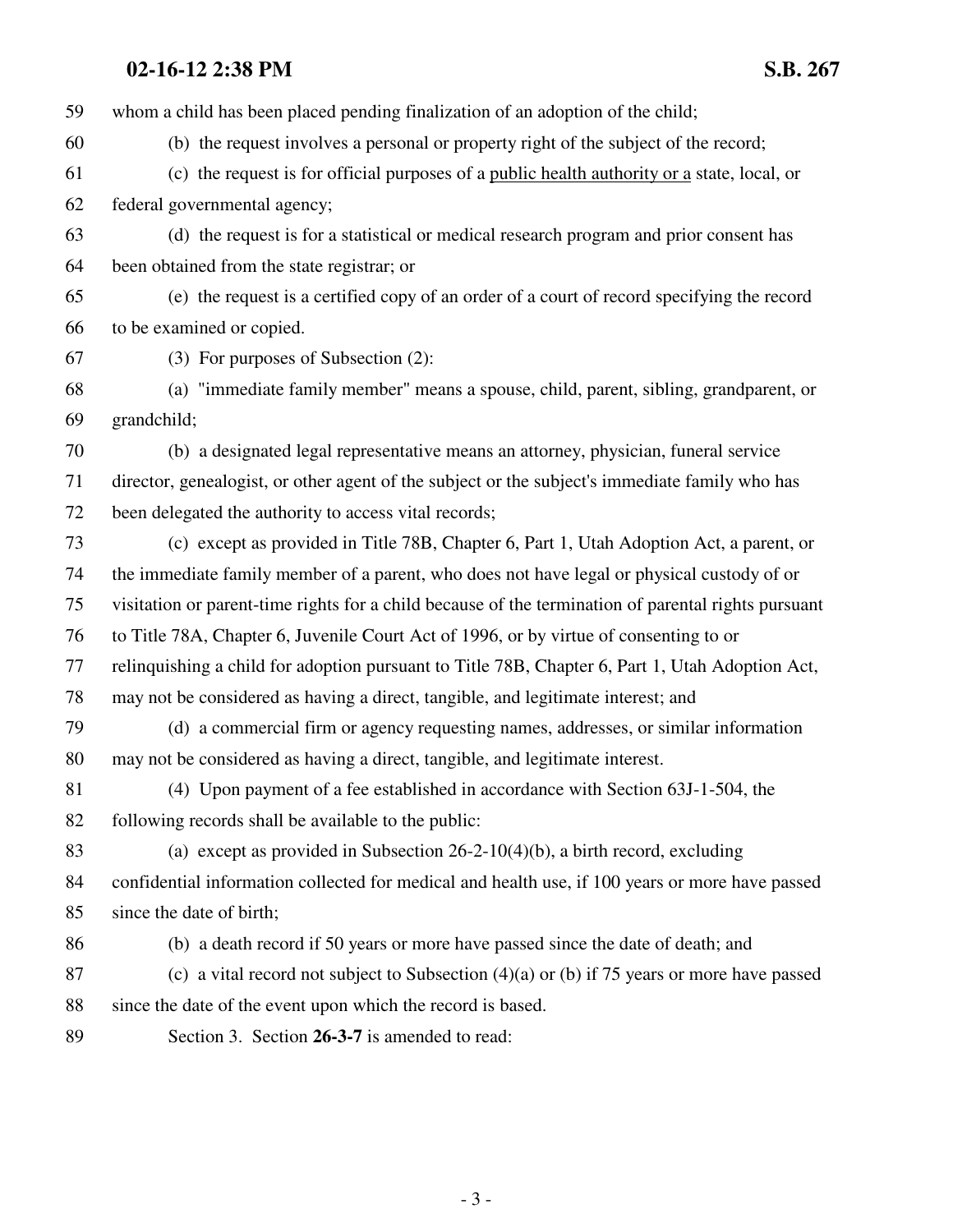**S.B. 267 02-16-12 2:38 PM**

| 90  | 26-3-7. Disclosure of health data -- Limitations.                                                  |
|-----|----------------------------------------------------------------------------------------------------|
| 91  | The department may not disclose any identifiable health data unless:                               |
| 92  | (1) one of the following persons has consented to the disclosure:                                  |
| 93  | (a) the individual;                                                                                |
| 94  | (b) the next-of-kin if the individual is deceased;                                                 |
| 95  | (c) the parent or legal guardian if the individual is a minor or mentally incompetent; or          |
| 96  | (d) a person holding a power of attorney covering such matters on behalf of the                    |
| 97  | individual;                                                                                        |
| 98  | (2) the disclosure is to a governmental entity in this or another state or the federal             |
| 99  | government, provided that:                                                                         |
| 100 | (a) the data will be used for a purpose for which they were collected by the department;           |
| 101 | and                                                                                                |
| 102 | (b) the recipient enters into a written agreement satisfactory to the department agreeing          |
| 103 | to protect such data in accordance with the requirements of this chapter and department rule       |
| 104 | and not permit further disclosure without prior approval of the department;                        |
| 105 | (3) the disclosure is to an individual or organization, for a specified period, solely for         |
| 106 | bona fide research and statistical purposes, determined in accordance with department rules,       |
| 107 | and the department determines that the data are required for the research and statistical          |
| 108 | purposes proposed and the requesting individual or organization enters into a written              |
| 109 | agreement satisfactory to the department to protect the data in accordance with this chapter and   |
| 110 | department rule and not permit further disclosure without prior approval of the department;        |
| 111 | (4) the disclosure is to a governmental entity for the purpose of conducting an audit,             |
| 112 | evaluation, or investigation of the department and such governmental entity agrees not to use      |
| 113 | those data for making any determination affecting the rights, benefits, or entitlements of any     |
| 114 | individual to whom the health data relates;                                                        |
| 115 | (5) the disclosure is of specific medical or epidemiological information to authorized             |
| 116 | personnel within the department, local health departments, public health authorities, official     |
| 117 | health agencies in other states, the United States Public Health Service, the Centers for Disease  |
| 118 | Control and Prevention (CDC), or agencies responsible to enforce quarantine, when necessary        |
| 119 | to continue patient services or to undertake public health efforts to control communicable,        |
| 120 | infectious, acute, chronic, or any other disease or health hazard that the department considers to |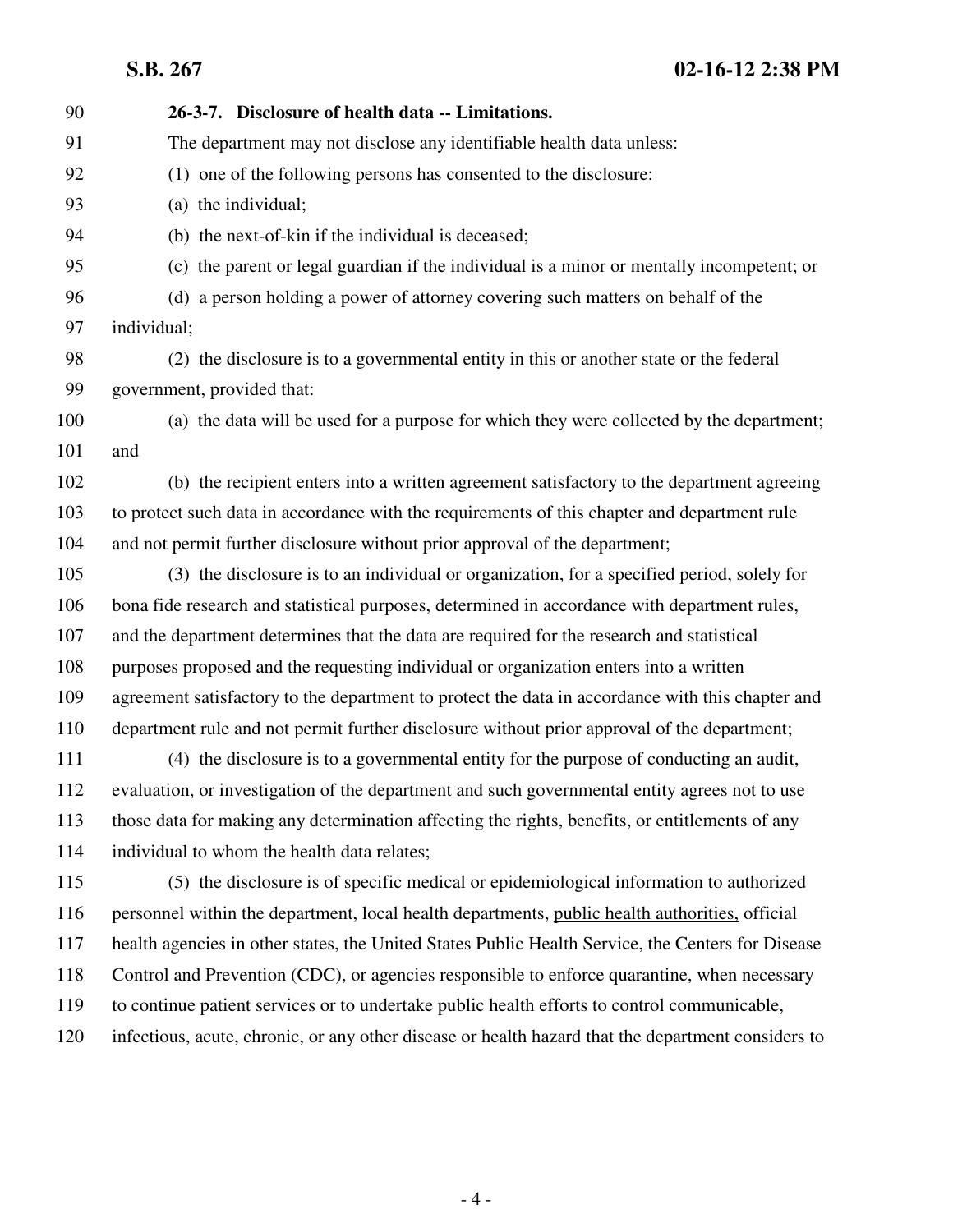### **02-16-12 2:38 PM S.B. 267**

121 be dangerous or important or that may affect the public health;

- 122 (6) the disclosure is of specific medical or epidemiological information to a "health 123 care provider" as defined in Section 78B-3-403, health care personnel, or public health 124 personnel who has a legitimate need to have access to the information in order to assist the 125 patient or to protect the health of others closely associated with the patient. This Subsection 126 (6) does not create a duty to warn third parties;
- 127 (7) the disclosure is necessary to obtain payment from an insurer or other third-party 128 payor in order for the department to obtain payment or to coordinate benefits for a patient; or

129 (8) the disclosure is to the subject of the identifiable health data.

130 Section 4. Section **26-6-27** is amended to read:

## 131 **26-6-27. Information regarding communicable or reportable disease confidential** 132 **-- Exceptions.**

133 (1) Information collected pursuant to this chapter in the possession of the department 134 or local health departments relating to an individual who has or is suspected of having a disease 135 designated by the department as a communicable or reportable disease under this chapter shall 136 be held by the department and local health departments as strictly confidential. The department 137 and local health departments may not release or make public that information upon subpoena, 138 search warrant, discovery proceedings, or otherwise, except as provided by this section.

139 (2) The information described in Subsection (1) may be released by the department or 140 local health departments only in accordance with the requirements of this chapter and as 141 follows:

142 (a) specific medical or epidemiological information may be released with the written 143 consent of the individual identified in that information or, if that individual is deceased, his 144 next-of-kin;

145 (b) specific medical or epidemiological information may be released to medical 146 personnel or peace officers in a medical emergency, as determined by the department in 147 accordance with guidelines it has established, only to the extent necessary to protect the health 148 or life of the individual identified in the information, or of the attending medical personnel or 149 law enforcement or public safety officers;

150 (c) specific medical or epidemiological information may be released to authorized 151 personnel within the department, local health departments, public health authorities, official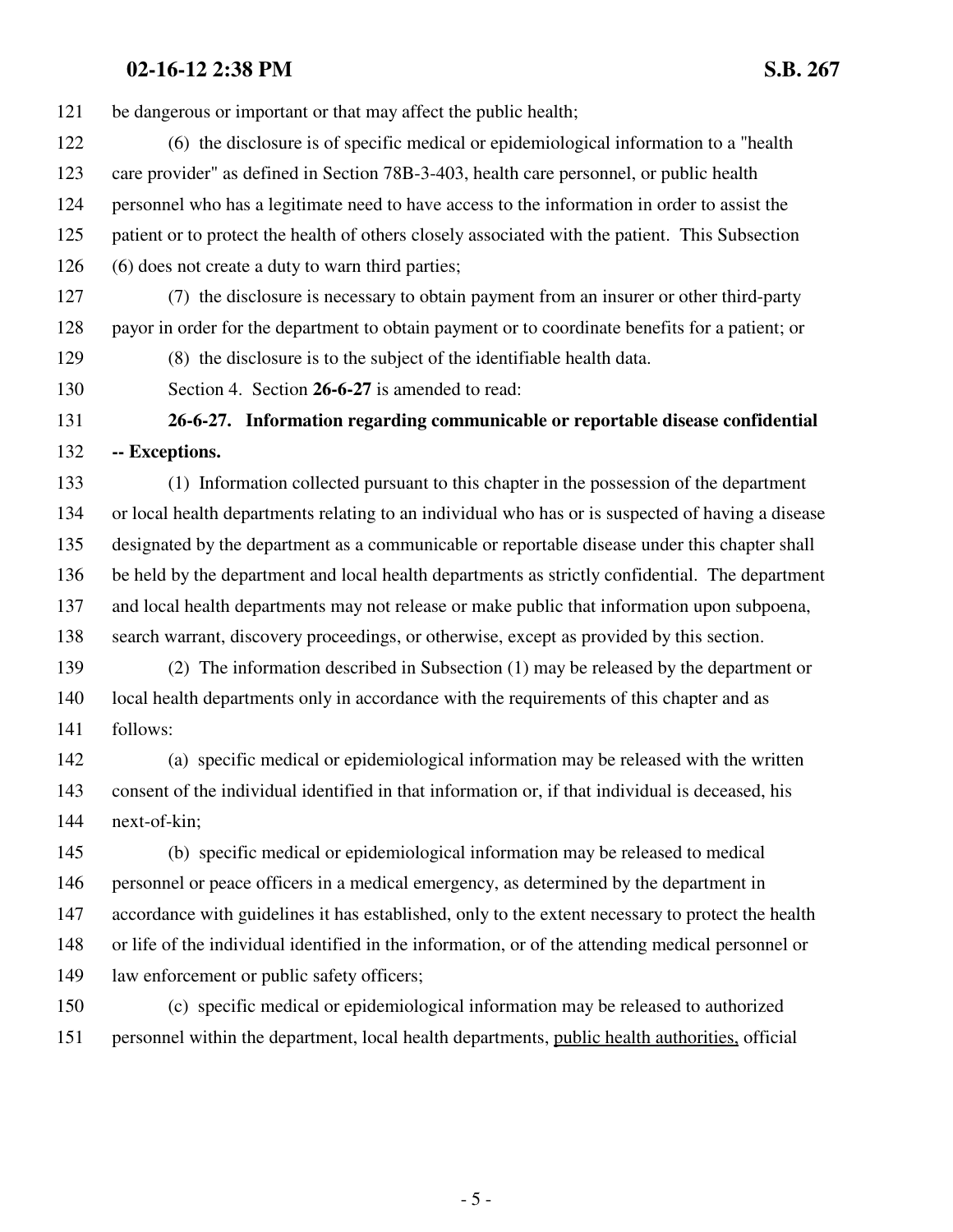#### **S.B. 267 02-16-12 2:38 PM**

152 health agencies in other states, the United States Public Health Service, the Centers for Disease 153 Control and Prevention (CDC), or when necessary to continue patient services or to undertake 154 public health efforts to interrupt the transmission of disease;

155 (d) if the individual identified in the information is under the age of 18, the information 156 may be released to the Division of Child and Family Services within the Department of Human 157 Services in accordance with Section 62A-4a-403. If that information is required in a court 158 proceeding involving child abuse or sexual abuse under Title 76, Chapter 5, Offenses Against 159 the Person, the information shall be disclosed in camera and sealed by the court upon 160 conclusion of the proceedings;

161 (e) specific medical or epidemiological information may be released to authorized 162 personnel in the department or in local health departments, and to the courts, to carry out the 163 provisions of this title, and rules adopted by the department in accordance with this title;

164 (f) specific medical or epidemiological information may be released to blood banks, 165 organ and tissue banks, and similar institutions for the purpose of identifying individuals with 166 communicable diseases. The department may, by rule, designate the diseases about which 167 information may be disclosed under this subsection, and may choose to release the name of an 168 infected individual to those organizations without disclosing the specific disease;

169 (g) specific medical or epidemiological information may be released in such a way that 170 no individual is identifiable;

171 (h) specific medical or epidemiological information may be released to a "health care 172 provider" as defined in Section 78B-3-403, health care personnel, and public health personnel 173 who have a legitimate need to have access to the information in order to assist the patient, or to 174 protect the health of others closely associated with the patient. This subsection does not create 175 a duty to warn third parties, but is intended only to aid health care providers in their treatment 176 and containment of infectious disease; and

177 (i) specific medical or epidemiological information regarding a health care provider, as 178 defined in Section 78B-3-403, may be released to the department, the appropriate local health 179 department, and the Division of Occupational and Professional Licensing within the 180 Department of Commerce, if the identified health care provider is endangering the safety or life 181 of any individual by his continued practice of health care.